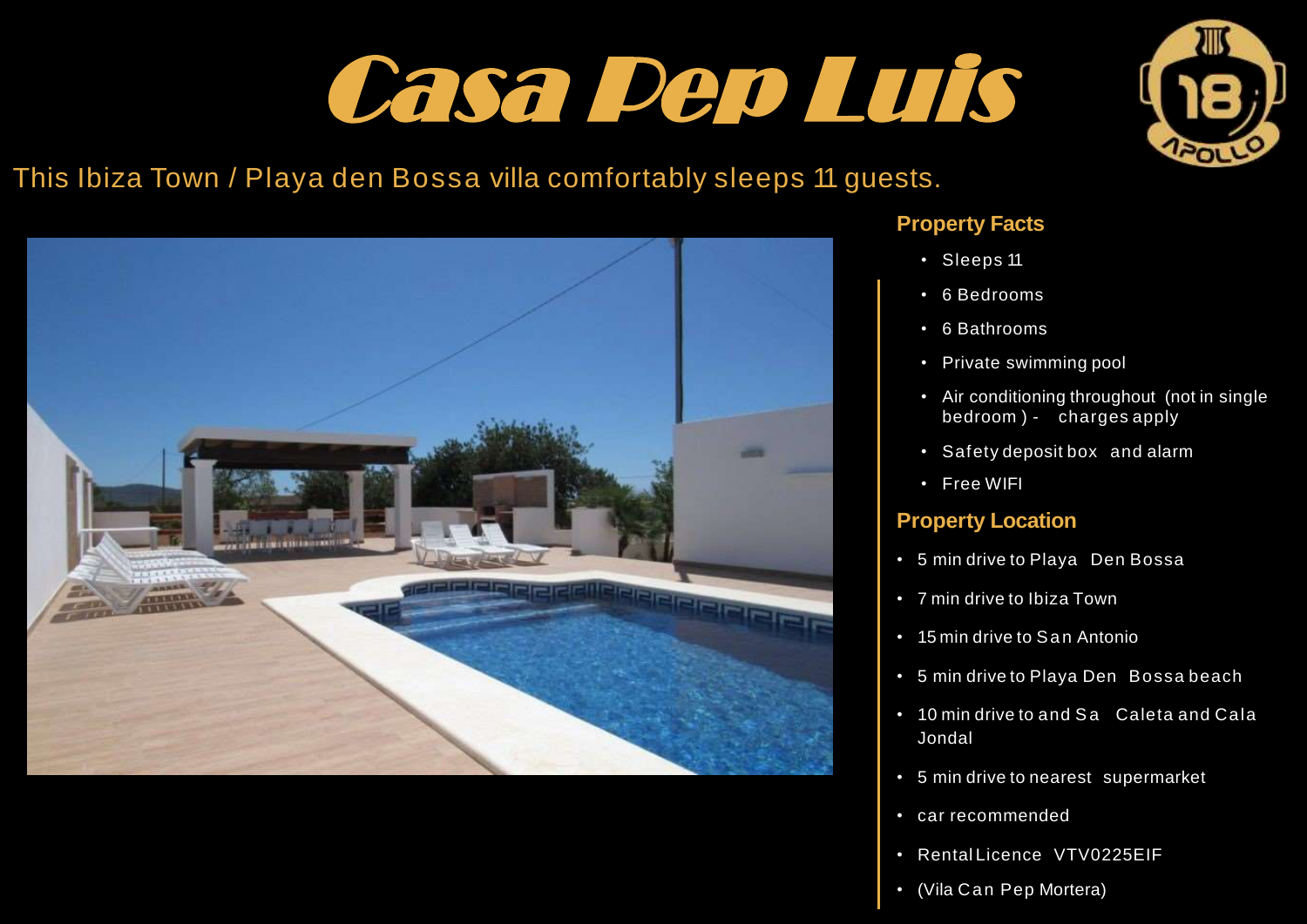



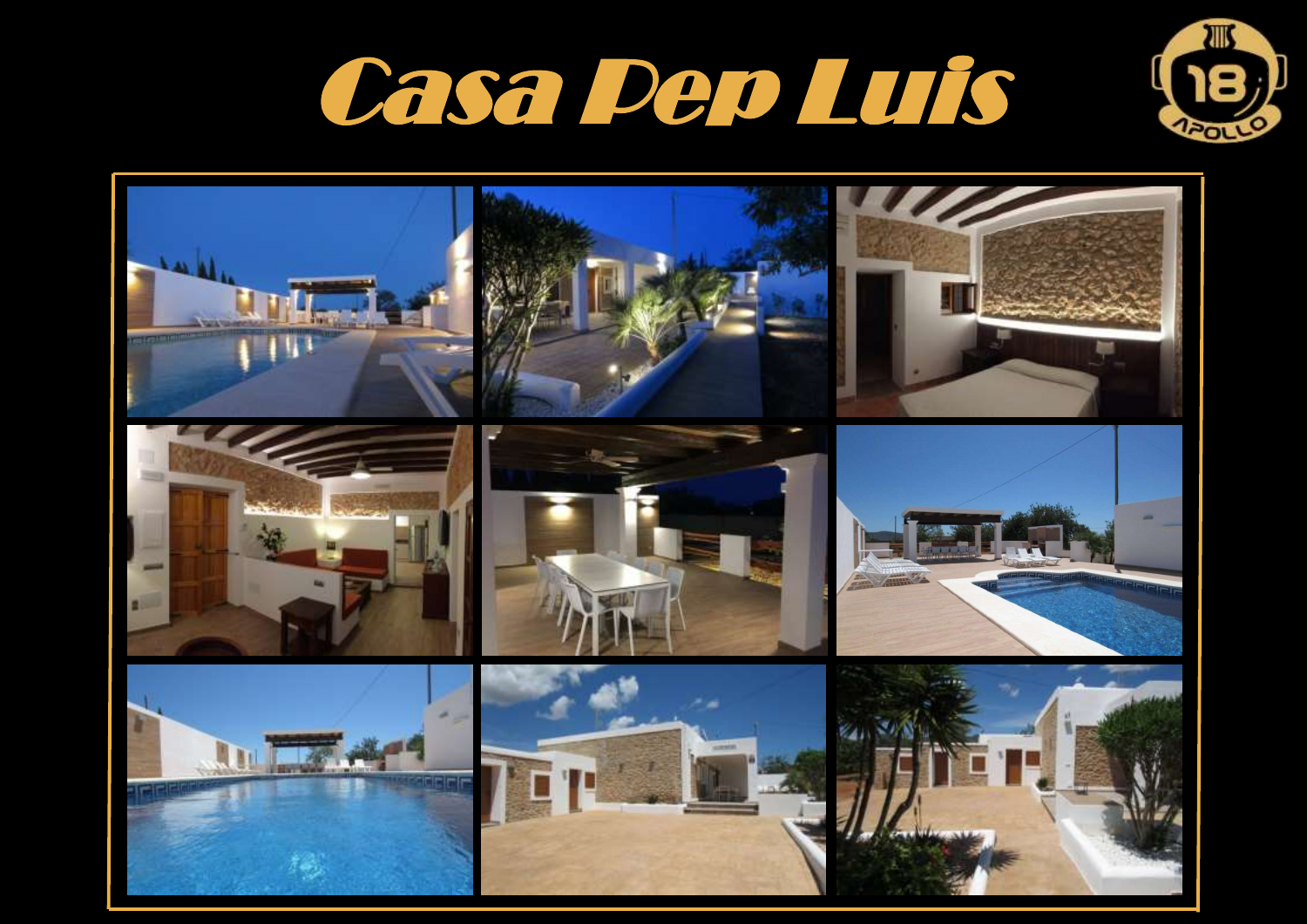# **Villa PepLuis** Casa Pep Luis



## This Ibiza Town / Playa den Bossa villa comfortably sleeps 11guests.

#### **About VillaPep Luis**

Villa Pep Luis (also known by the family name of Can Pep Mortera) is a wonderful Ibiza villa rental for families. It continues to be one of our most popular villas year after year. It is in a really convenient location and is stylish and private.

The villa is located in peaceful countryside, but is only a few minutes' drive from the airport. It is also not far from the main road links into Ibiza Town.

#### **Stunning renovation**

Recently, this sought after property had the addition of two beautiful, stylish twin bedrooms built in the converted outhouse adjoining the villa. They each have their own shower rooms. These annex rooms are a mix of modern and natural materials, blended with typical Ibiza Sabina wood and exposed brick walls. In 2016, the owners beautifully renovated the interior in the same style. They have also extended the pool area to make a fabulous outside space for this lovely villa. The renovations to this property are simply stunning. Check out the photo carousel above to see the fabulous results of the owners' stylish and authentic update of this charming, typical Ibiza farmhouse.

#### **Lovely, cool interior**

Entrance to the grounds of Villa Pep Luis is via an electric gate. This opens onto a driveway with sufficient space for two cars. The new annex has two twin bedrooms, both with modern en suite shower rooms, is to the left. The entrance to the original farmhouse brings you into the living area. It is a lovely, cool space to escape from the heat of high summer, due to the typically thick stone walls of the finca.

The four bedrooms of the main house lead off from the living area. There are two double bedrooms, a twin bedroom and a single bedroom. All are air conditioned, apart from the single room which has a ceiling fan. Most unusually for an Ibiza finca, all the bedrooms have en suite shower rooms.

#### **Large extended pool**

Leading off from the living area is the stylish kitchen which w as also renovated in 2016. Villa Pep Luis has a wonderful extended pool & the outside area is simply gorgeous, with a wonderful shaded dining area and barbecue. The pool area is spacious and private, with plenty of room for lounging in the sun, or escaping into the shade.

The renovations to this property have taken it from being a simple, charming villa, to something really rather special. If you're looking for an Ibiza holiday villa with the 'wow' factor, look no further!

#### **Property Facts**

- Sleeps 11
- 6 Bedrooms
- 6 Bathrooms
- Private swimming pool
- Air conditioning throughout (not in single bedroom ) - charges apply
- Safety deposit box and alarm
- Free Wifi

#### **Property Location**

- 5 min drive to Playa Den Bossa
- 7 min drive to Ibiza Town
- 15 min drive to San Antonio
- 5 min drive to Playa Den Bossa beach
- 10 min drive to and Sa Caleta and Cala Jondal
- 5 min drive to nearest supermarket
- car recommended
- $\cdot$  Rentall icence VTV0225EIF
- (Vila Can Pep Mortera)